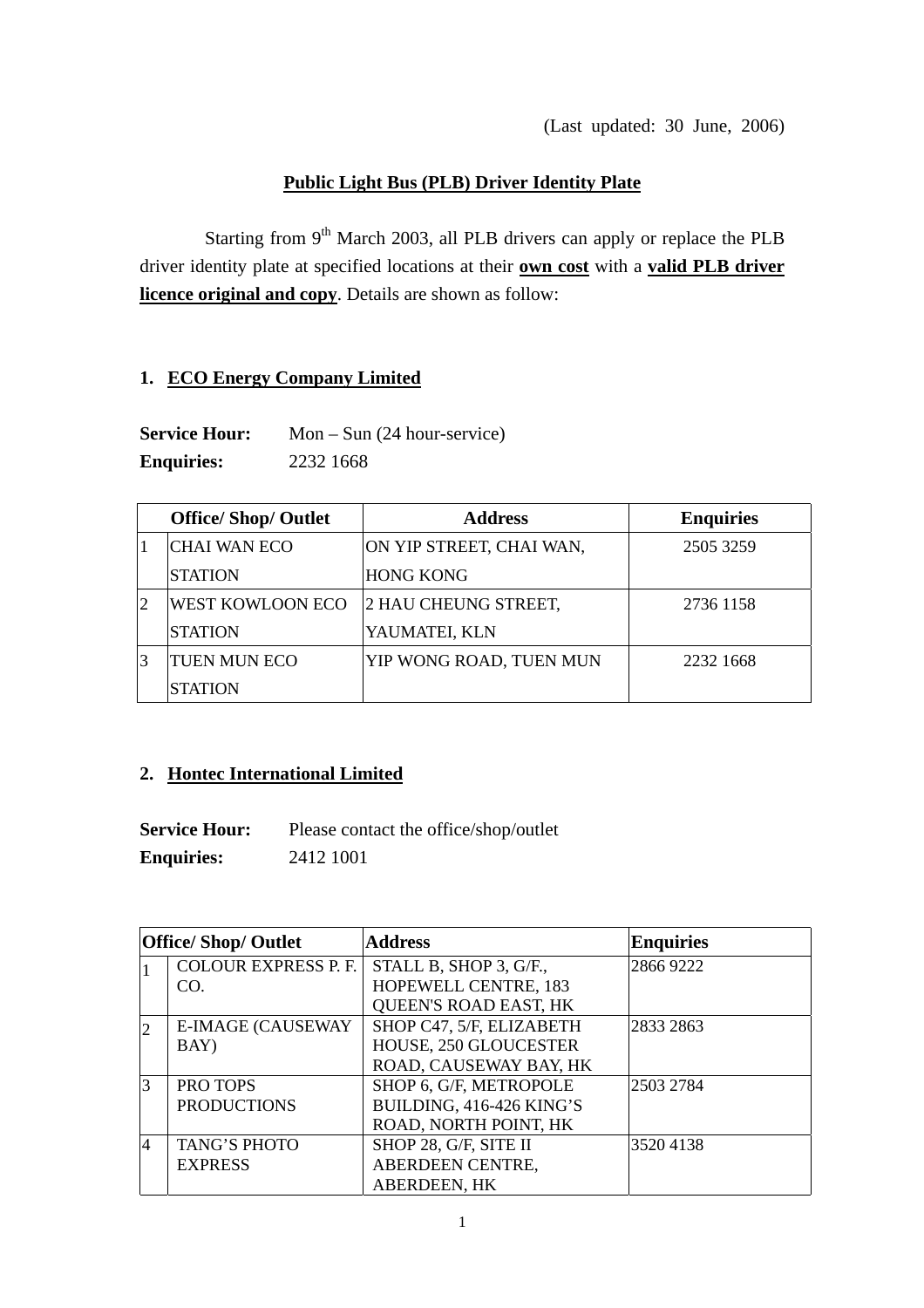| <b>Office/ Shop/ Outlet</b> |                                           | <b>Address</b>                                                                        | <b>Enquiries</b> |
|-----------------------------|-------------------------------------------|---------------------------------------------------------------------------------------|------------------|
| 5                           | <b>TANG'S PHOTO</b><br><b>EXPRESS</b>     | SHOP 6-7, G/F, MULTIFIELD<br>PLAZA, 3-7 PRAT AVENUE, TSIM<br><b>SHA TSUI, KOWLOON</b> | 2721 7216        |
| 6                           | M & Y PHOTO<br><b>SERVICE CENTRE</b>      | 54B, G/F, PENINSULA CENTRE,<br>67 MODY ROAD, TST EAST,<br><b>KOWLOON</b>              | 2369 9381        |
| $\overline{7}$              | ORIENTAL COLOR P.F.<br>CO.                | 54 WUHU STREET, HUNG HOM,<br><b>KOWLOON</b>                                           | 2333 2662        |
| 8                           | <b>FANTASTIC PHOTO</b>                    | 17 PAK PAI STREET, G/F                                                                | 2714 6265        |
|                             | <b>GRAPHY &amp;</b>                       | TOKWAWAN, KOWLOON                                                                     |                  |
|                             | <b>INVESTMENT</b>                         |                                                                                       |                  |
|                             | <b>COMPANY</b>                            |                                                                                       |                  |
| $\overline{9}$              | <b>FANTASTIC PHOTO</b>                    | Flat C, G/F., TONY ON MANSION,                                                        | 2323 3917        |
|                             | <b>GRAPHY &amp;</b>                       | 66 TSEUK LUK STREET, SAN PO                                                           |                  |
|                             | <b>INVESTMENT</b>                         | KONG, KOWLOON                                                                         |                  |
|                             | <b>COMPANY</b>                            |                                                                                       |                  |
|                             | $R-1/1400$                                |                                                                                       |                  |
|                             | 10 THOMAS FUNG                            | SHOP G11, G/F, AMOY GDNS                                                              | 2609 5553        |
|                             | <b>COLOUR</b>                             | SHOPPING CTR, PHASE 1, 77                                                             |                  |
|                             |                                           | NGAU TAU KOK ROAD,                                                                    |                  |
|                             |                                           | <b>KOWLOON</b>                                                                        |                  |
| 11                          | PERFECT DIGITAL                           | SHOP G13, G/F, RICHLAND                                                               | 2757 9788        |
|                             | PHOTO SHOP                                | <b>GARDENS SHOPPING CENTRE,</b>                                                       |                  |
|                             | R-1 / 1000                                | NO.80, WANG KWONG ROAD,                                                               |                  |
|                             |                                           | <b>KOWLOON</b>                                                                        |                  |
| 12 <sup>1</sup>             | STARWIN                                   | SHOP C, G/F, 38 TAI PO ROAD,                                                          | 2784 1870        |
|                             | PROFESSIONAL PHOTO KOWLOON                |                                                                                       |                  |
|                             | <b>FINISHING</b>                          |                                                                                       |                  |
|                             | $R-2$                                     |                                                                                       |                  |
| 13                          | <b>LAM FUNG DIGITAL</b><br>P.F. SERVICE   | TAI NAN STREET, G/F, 337A                                                             | 2729 7678        |
|                             | R <sub>2</sub>                            | <b>SHAM SHUI PO, KOWLOON</b>                                                          |                  |
| 14                          | WINNING CENTRE LTD                        | SHOP B, G/F., YUN FAT BLDG.,<br>NO.231-247 UN CHAU STREET,                            | 23872023         |
|                             |                                           | <b>KOWLOON</b>                                                                        |                  |
| 15                          | D&P PHOTO CO.                             | SHOP NO 50B9 G/F, NO2 GLEC                                                            | 2741 3300        |
|                             | $R-1/1400$                                | PATH, MEI FOO SUN CHUEN,                                                              |                  |
|                             |                                           | <b>KOWLOON</b>                                                                        |                  |
| 16                          | WIN'S DIGITAL PHOTO<br><b>COLOUR SHOP</b> | SHOP NO. 36-57, U/G METRO<br>CITY, PHASE II, YAN KING<br>ROAD, TSEUNG KWAN O          | 3194 4807        |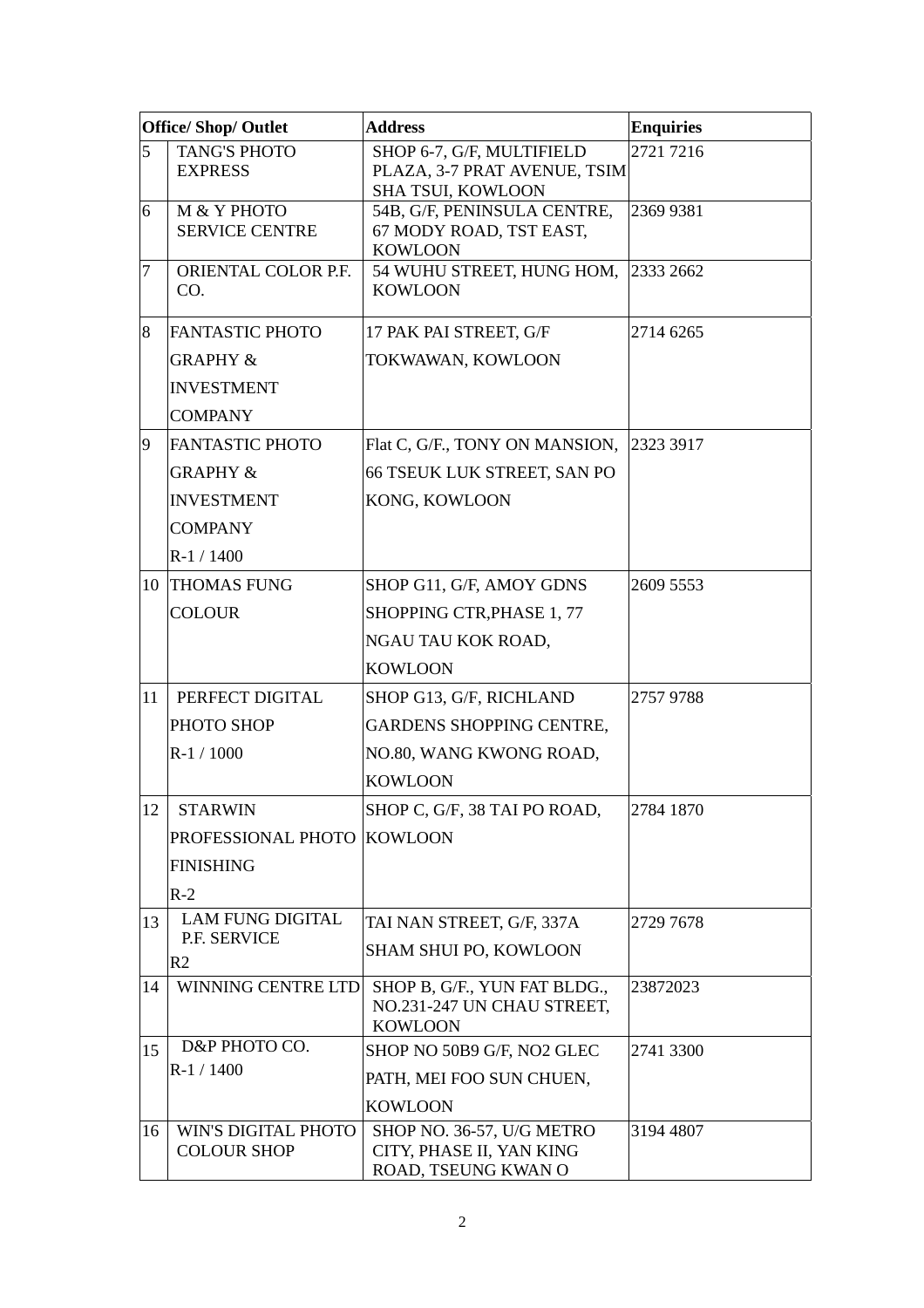| 17 | <b>BRILLIANCE</b>                      | NO.256, 2/F.,CHOI MING                      | 3143 9148 |
|----|----------------------------------------|---------------------------------------------|-----------|
|    | <b>COLOUR DIGITAL</b><br>PHOTO EXPRESS | SHOPPING ARCADE, TSEUNG                     |           |
|    | R1                                     | <b>KWAN O, NT</b>                           |           |
| 18 | <b>CYBER DIGITAL</b>                   | SHOP NO.S8D,                                | 3403 4283 |
|    | PHOTO SHOP<br>$R-1$                    | BAUHINIAGARDEN, NO.11, TONG                 |           |
|    |                                        | CHUN STREET, TSEUNG KWAN                    |           |
|    |                                        | O, NT                                       |           |
| 19 | <b>KONG MING</b>                       | NO.14, G/F., WAN KING PATH,                 | 2792 1678 |
|    | <b>EMPORIUM</b>                        | <b>SAI KUNG, NT</b>                         |           |
| 20 | POTOMATE PHOTO                         | SHOP 122, YIU ON COMM.                      | 2641 7131 |
|    | <b>FINSIHING SERVICE</b>               | CENTRE, MA ON SHAN, SHATIN                  |           |
| 21 | YEE KWONG PHOTO                        | NO. 22, WANG TAU TONG                       | 2651 8717 |
|    | FINISHING CO.                          | ESTATE, ARCADE, TAI PO, NT                  |           |
| 22 | <b>SALEM EXPRESS</b>                   | SHOP 19, G/F., 88 SQUARE, PO                | 26387389  |
|    | PHOTO SERVICE                          | HEUNG STREET, TAI PO, NT                    |           |
| 23 | <b>SALEM EXPRESS</b>                   | SHOP 5B, G/F, TREASURE GDN,                 | 2663 9333 |
|    | PHOTO SERVICE                          | NO.1, ON CHEE ROAD,<br>TAI PO.<br><b>NT</b> |           |
|    | 24 NEW VISION PHOTO                    | SHOP 22, G/F, UNION PLAZA,                  | 2677 8919 |
|    | <b>EXPRESS</b>                         | FANLING, NT                                 |           |
|    | 25 NEW VISION PHOTO                    | SHOP 33A, UG/F, AVON PARK                   | 2676 3919 |
|    | <b>EXPRESS</b>                         | SHOPPING MALL, 15 YAP MING                  |           |
|    |                                        | ROAD, FANLING, NT                           |           |
|    | 26 SALEM EXPRESS                       | SHOP 38-A, LUNG FUNG                        | 2671 1887 |
|    | PHOTO SERVICE                          | GDN., LEVEL 1, 33 LUNG SUM                  |           |
|    |                                        | AVE, SHEUNG SHI, NT                         |           |
| 27 | <b>KWONG NGAI PHOTO</b>                | FLT 17, BLK 1B, G/F., KING PO               | 2420 2578 |
|    | <b>FINISHING</b>                       | BLDG., 17-19 SHING FUNG ST.,                |           |
|    |                                        | KWAI CHUNG, NT                              |           |
| 28 | PARKLAND STUDIO                        | SHOP NO. 5, MING KING                       | 2786 0570 |
|    | $QD-21$                                | HOUSE, LAI KING ESTATE, KWAI                |           |
|    |                                        | <b>CHUNG NT</b>                             |           |
| 29 | <b>COLOR PHOTO SHOP</b>                | SHOP 6C, G/F., TAK CHEONG                   | 2425 8466 |
|    | $R-2$                                  | BLDG., 1001 KWAI CHUNG ROAD,                |           |
|    |                                        | KWAI CHUNG, NT                              |           |
| 30 | <b>MEI TOI COLOUR</b>                  | 61A, G/F., HEUNG WO STREET,                 | 2493 1727 |
|    | PHOTO SERVICE<br>$R-2$                 | TSUEN WAN, NT                               |           |
| 31 | <b>GROWER PHOTO</b>                    | BLK A, G/F., 77 HOI PA STREET,              | 2414 9035 |
|    |                                        | TSUEN WAN, NT                               |           |